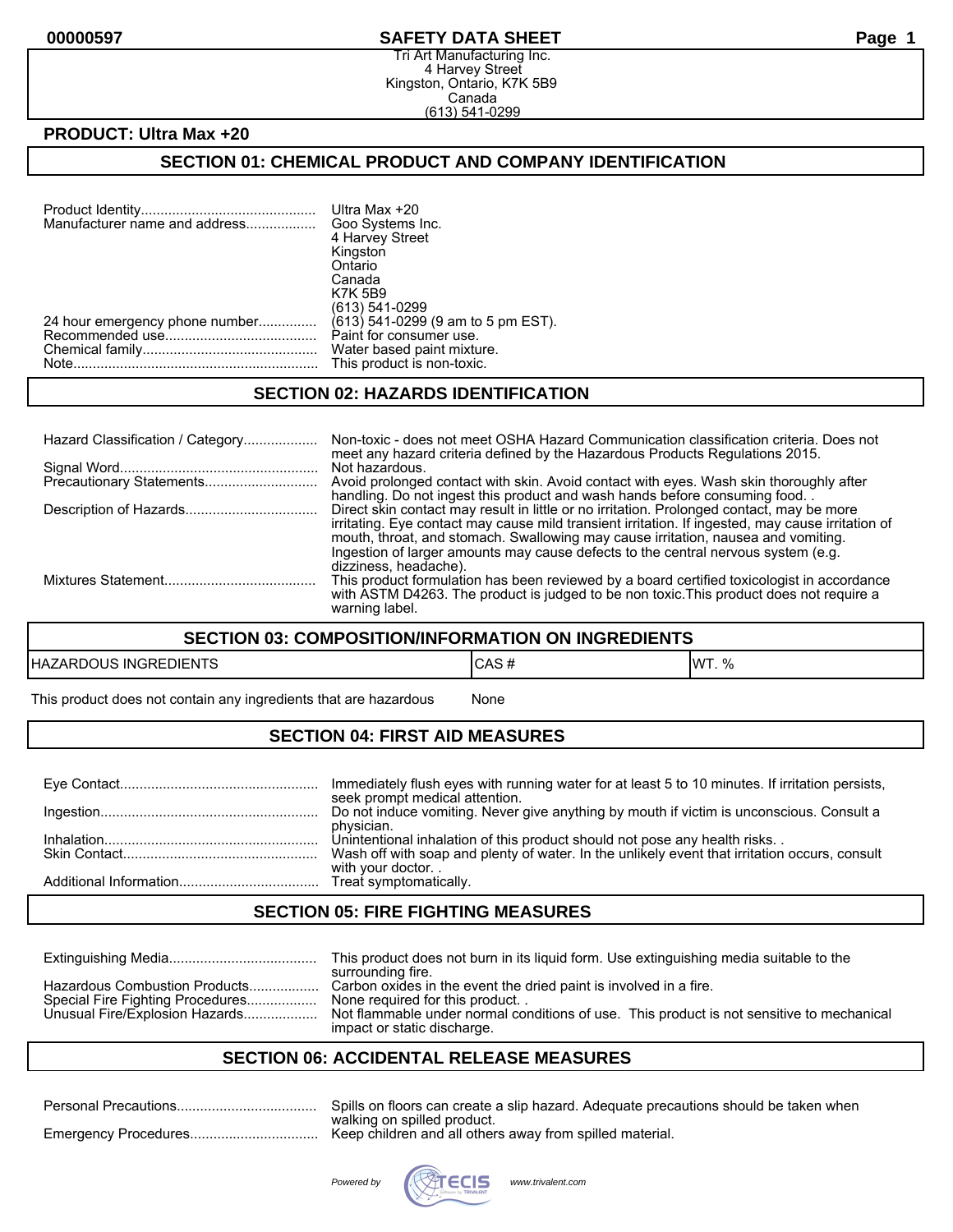## **PRODUCT: Ultra Max +20**

# **SECTION 06: ACCIDENTAL RELEASE MEASURES**

Methods / Materials For Containment........... Use suitable absorbent materials such as cloth, rags, sponges, or paper towels . Clean Up....................................................... Contain and wipe up the spill with absorbent material or cloth. Rinse the cloth with water and repeat the process until surface is clean and dry of spilled material .

## **SECTION 07: HANDLING AND STORAGE**

| Avoid contact with skin, eyes and clothing. Wash thoroughly after handling. Keep away                                                                                                                                     |
|---------------------------------------------------------------------------------------------------------------------------------------------------------------------------------------------------------------------------|
| from extreme heat and flame. Keep containers tightly closed when not in use.<br>Store in a cool, dry, well ventilated area. Do not freeze. Recommended storage<br>temperature: $0 - 30^{\circ}$ C (32 - 86 $^{\circ}$ F). |

#### **SECTION 08: EXPOSURE CONTROLS/PERSONAL PROTECTION**

| <b>IINGREDIENTS</b>                                                    | TWA            | <b>ACGIH TLV</b><br>STEL                                                                                                                                                                                                                                                     | <b>OSHA PEL</b><br><b>IPEL</b> | <b>STEL</b>    | <b>NIOSH</b><br>IREL |
|------------------------------------------------------------------------|----------------|------------------------------------------------------------------------------------------------------------------------------------------------------------------------------------------------------------------------------------------------------------------------------|--------------------------------|----------------|----------------------|
| This product does not<br>contain any ingredients<br>that are hazardous | Not applicable | Not applicable                                                                                                                                                                                                                                                               | Not applicable                 | Not applicable | Not applicable       |
|                                                                        |                | No personal protective equipment is necessary when handling or using this product.<br>No special protective clothing is required to use this product.<br>Take the necessary precautions to avoid liquid contact with eves.<br>No gloves are required to handle this product. |                                |                |                      |

Engineering Controls..................................... No special ventilation requirements are necessary for this product.

#### **SECTION 09: PHYSICAL AND CHEMICAL PROPERTIES**

| Auto Ignition Temperature (deg C)<br>Upper Flammable Limit (% Vol )<br>Lower Flammable Limit (% Vol)<br>Coefficient of Water/Oil Distribution | Liguid.<br>Grey.<br>Mild odour.<br>No data.<br>Similar to water.<br>Similar to water.<br>Non-flammable.<br>Not applicable.<br>Not applicable.<br>Not applicable.<br>No data.<br>71-75% (water).<br>27 g/gal or 7.1 g/L - SW846 M8260 Test Method.<br>90 - 1,000 poise. |
|-----------------------------------------------------------------------------------------------------------------------------------------------|------------------------------------------------------------------------------------------------------------------------------------------------------------------------------------------------------------------------------------------------------------------------|
|-----------------------------------------------------------------------------------------------------------------------------------------------|------------------------------------------------------------------------------------------------------------------------------------------------------------------------------------------------------------------------------------------------------------------------|

# **SECTION 10: STABILITY AND REACTIVITY**

| Hazardous Products Of Decomposition None known, refer to hazardous combustion products in Section 5. |
|------------------------------------------------------------------------------------------------------|

# **SECTION 11: TOXICOLOGICAL INFORMATION**

| $-$<br><b>IINGRED</b><br>DI⊢N I | CEC<br>◡◡ | D50<br>$ -$ |
|---------------------------------|-----------|-------------|
|                                 |           |             |

This product does not contain any ingredients that are hazardous Not applicable Not applicable

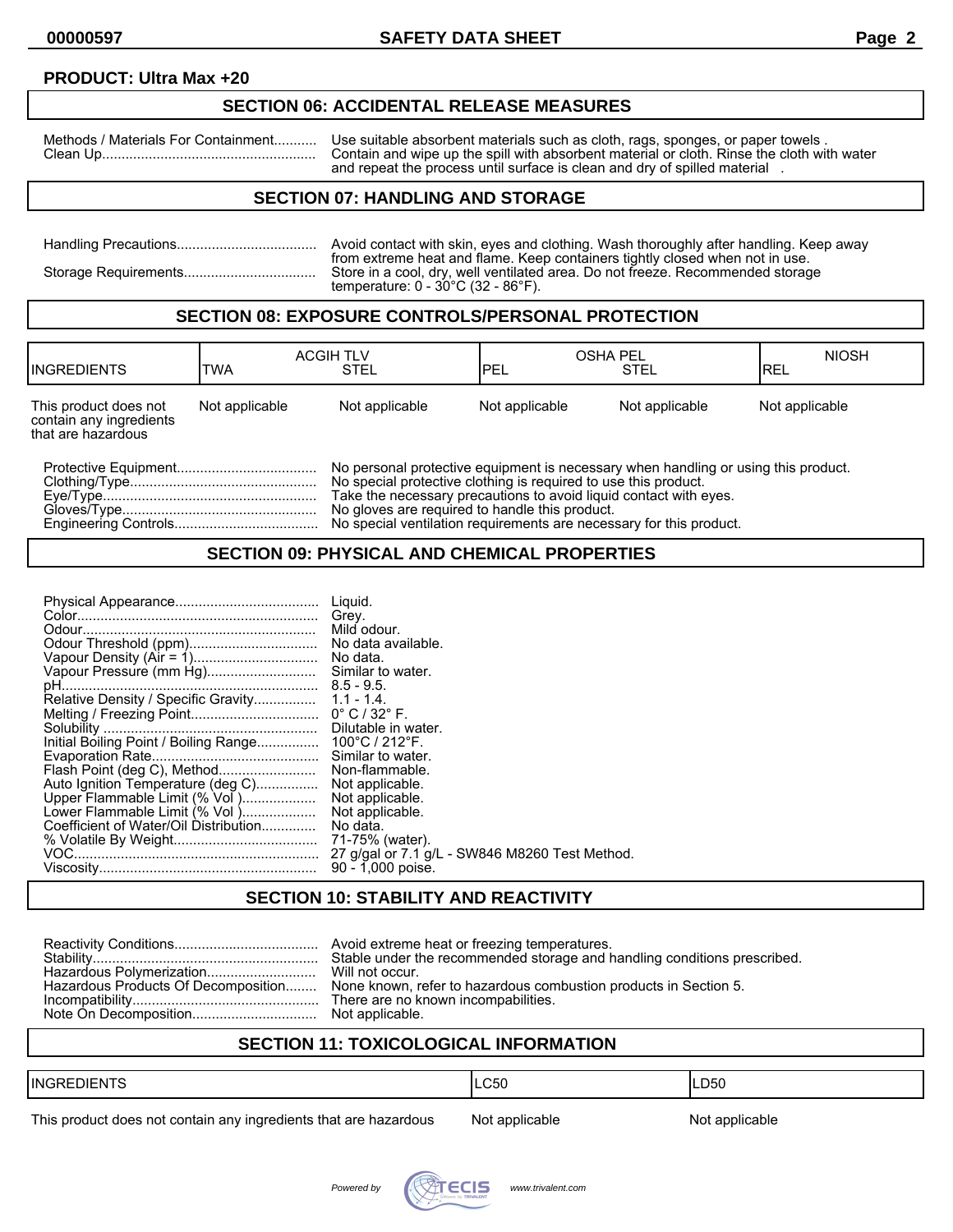## **PRODUCT: Ultra Max +20**

| <b>SECTION 11: TOXICOLOGICAL INFORMATION</b> |                                                                                                                                                                                                                                                                                                                                                                                                                                             |  |
|----------------------------------------------|---------------------------------------------------------------------------------------------------------------------------------------------------------------------------------------------------------------------------------------------------------------------------------------------------------------------------------------------------------------------------------------------------------------------------------------------|--|
|                                              | Skin and eve contact are possible routes of exposure. Mists and vapours are unlikely to be<br>generated during intended use of this product. Do not take internally or ingest this product.                                                                                                                                                                                                                                                 |  |
| Effects Of Acute Exposure                    | Ingestion of large amounts may be harmful. If product is heated or mists are formed,<br>inhalation may cause irritation to the nose, throat and respiratory tract. Direct skin contact<br>may result in little or no irritation. Prolonged contact may be more irritating. Eye contact<br>may cause mild transient irritation. May cause irritation of mouth, throat, and stomach.<br>Swallowing may cause irritation, nausea and vomiting. |  |
|                                              | None known.                                                                                                                                                                                                                                                                                                                                                                                                                                 |  |
|                                              | None of the ingredients in this product are classified as carcinogens by the IARC, ACGIH<br>or NTP.                                                                                                                                                                                                                                                                                                                                         |  |
| Aggravated Medical Conditions                | None are anticipated under normal use.<br>Use of this product following our recommended instructions should not cause any health<br>hazards, other than those indicated above                                                                                                                                                                                                                                                               |  |

### **SECTION 12: ECOLOGICAL INFORMATION**

#### **SECTION 13: DISPOSAL CONSIDERATIONS**

Appropriate Disposal Methods...................... Empty containers should be recycled in accordance with local municipal recycling practices. Containers that are not empty should be brought to your local waste paint recycling facility . Wherever possible unused paint should be brought to your local waste paint facility.<br>None anticipated. Properties Affect Disposal............................. None anticipated. Wherever possible, paint should not be washed down the sewer.

#### **SECTION 14: TRANSPORT INFORMATION**

| Transport Hazard Classification<br>Packaging Group (If Applicable)<br>Guidance for transportation by ship (IMO) | Not regulated.<br>Not regulated.<br>Not regulated.<br>None known.<br>Guidance on transport by air (IATA) This product is not classified as a dangerous good per IATA Dangerous Goods<br>Regulations.<br>This product is not classified as a dangerous good and is therefore not regulated when<br>transported on a ship. |
|-----------------------------------------------------------------------------------------------------------------|--------------------------------------------------------------------------------------------------------------------------------------------------------------------------------------------------------------------------------------------------------------------------------------------------------------------------|
|                                                                                                                 | None known.                                                                                                                                                                                                                                                                                                              |

#### **SECTION 15: REGULATORY INFORMATION**

| Globally Harmonized System Classification              | Not classified.<br>The ingredients in this product appear on the DSL.<br>This product does not contain any formaldehyde per Japanese Regulation 112. There is a<br>trace amount of Ammonia which is listed on the Appended Table 2 of the Poisonous and |
|--------------------------------------------------------|---------------------------------------------------------------------------------------------------------------------------------------------------------------------------------------------------------------------------------------------------------|
| SARA TITLE III                                         | Deleterious Substances Control Act #122 of 2011.<br>All ingredients are listed on the TSCA inventory.<br>This product is not considered hazardous.                                                                                                      |
| Section 302 - Extremely Hazardous  None.<br>Substances |                                                                                                                                                                                                                                                         |
| Section 311/312 - Hazard Categories Not applicable.    | Toxic Chemical constituents above de minimus concentrations.                                                                                                                                                                                            |
| EPA Hazardous Air Pollutants (HAPS)<br>40CFR63         | None.                                                                                                                                                                                                                                                   |
|                                                        | 3209.10.00.20.<br>This product does not contain any chemical(s) known to the State of California to cause<br>cancer or reproductive toxicity.                                                                                                           |